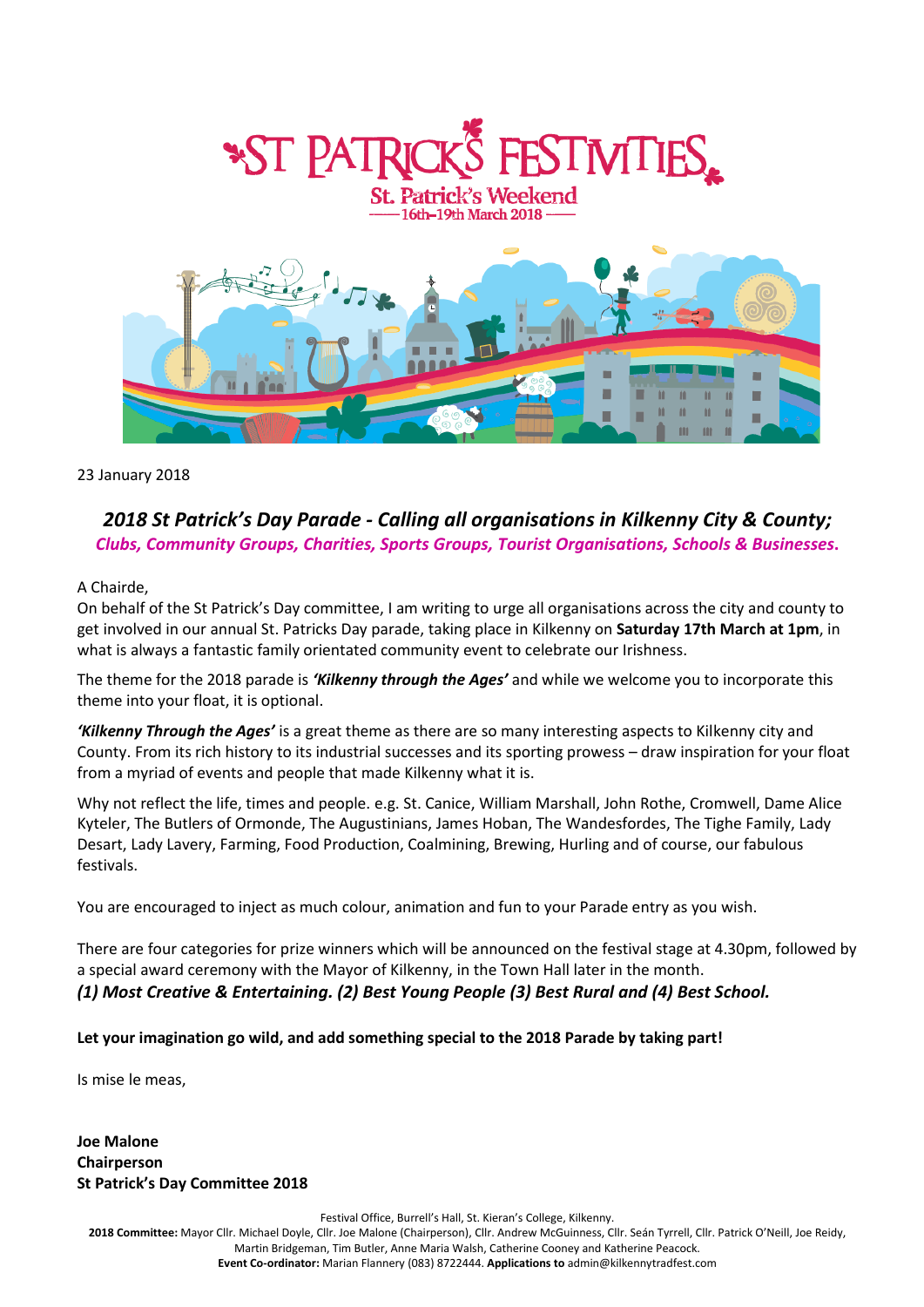# **ST PATRICK'S DAY PARADE KILKENNY 2018 – FLOAT ENTRY FORM**

#### **All groups/individuals wishing to enter the St Patricks Day Community parade must complete and return this form IN FULL (signed hard copy) to: Festival Office, Burrell's Hall, St. Kieran's Collage, Kilkenny. For further information contact admin@kilkennytradfest.com**

| <b>Group Name:</b>                                                                                                                                                                                                       |  |
|--------------------------------------------------------------------------------------------------------------------------------------------------------------------------------------------------------------------------|--|
| <b>Contact Person:</b>                                                                                                                                                                                                   |  |
| Email:                                                                                                                                                                                                                   |  |
| <b>Contact Address:</b>                                                                                                                                                                                                  |  |
| <b>Contact Mobile Number:</b>                                                                                                                                                                                            |  |
| <b>Commercial or Community Entry:</b>                                                                                                                                                                                    |  |
| <b>Float Description for MC:</b>                                                                                                                                                                                         |  |
| (Include the approx. number participating in<br>your group, a description of what you're about<br>as an entry/company etc, what your theme is<br>and any interesting/useful information we can<br>share with the crowds) |  |
|                                                                                                                                                                                                                          |  |
|                                                                                                                                                                                                                          |  |
|                                                                                                                                                                                                                          |  |
|                                                                                                                                                                                                                          |  |
|                                                                                                                                                                                                                          |  |
|                                                                                                                                                                                                                          |  |
|                                                                                                                                                                                                                          |  |
|                                                                                                                                                                                                                          |  |

Festival Office, Burrell's Hall, St. Kieran's College, Kilkenny.

**2018 Committee:** Mayor Cllr. Michael Doyle, Cllr. Joe Malone (Chairperson), Cllr. Andrew McGuinness, Cllr. Seán Tyrrell, Cllr. Patrick O'Neill, Joe Reidy, Martin Bridgeman, Tim Butler, Anne Maria Walsh, Catherine Cooney and Katherine Peacock.

**Event Co-ordinator:** Marian Flannery (083) 8722444. **Applications to** admin@kilkennytradfest.com